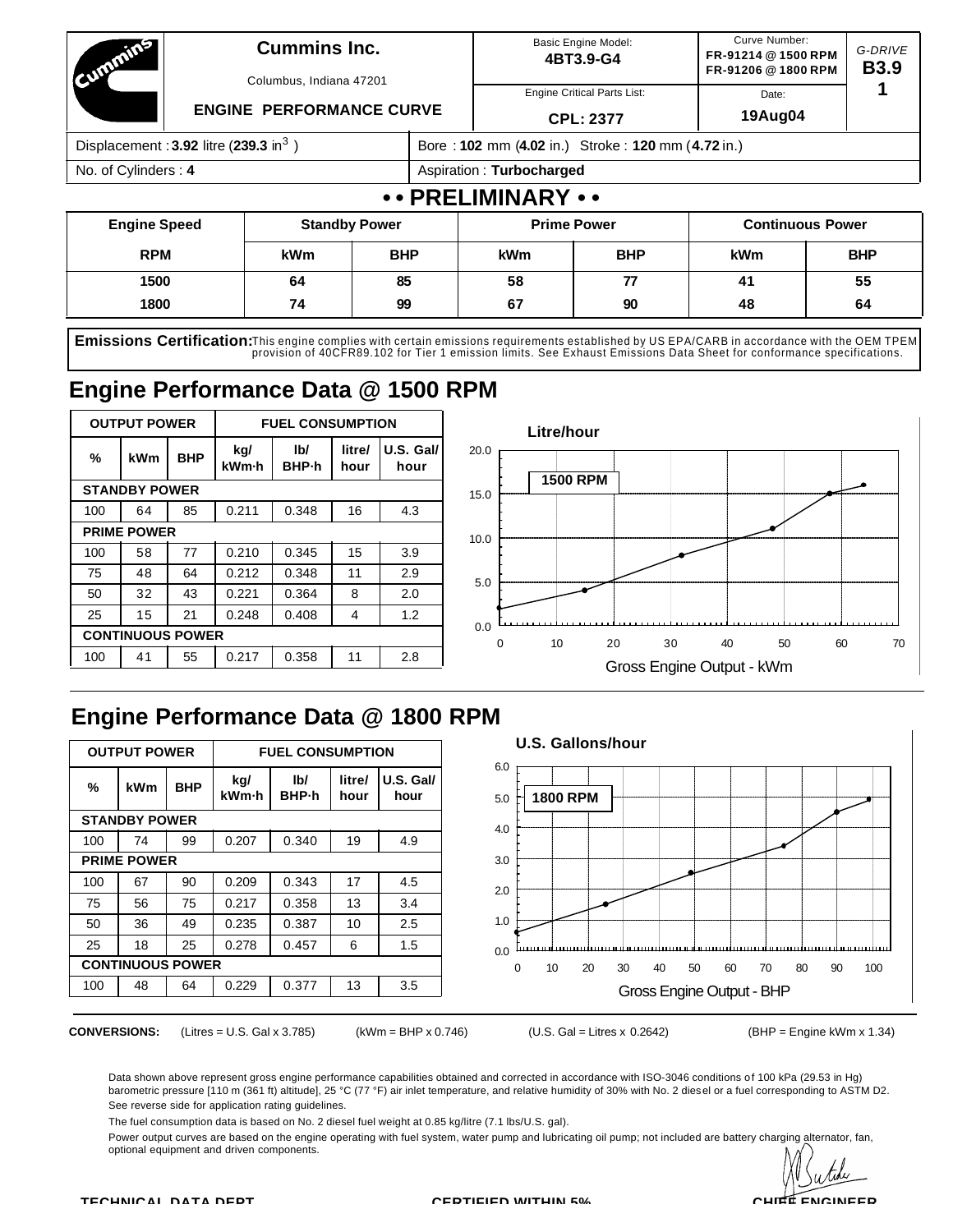## **• • PRELIMINARY • • 4BT3.9-G4**

# **POWER RATING APPLICATION GUIDELINES FOR GENERATOR DRIVE ENGINES**

These guidelines have been formulated to ensure proper application of generator drive engines in A.C. generator set installations. Generator drive engines are not designed for and shall not be used in variable speed D.C. generator set applications.

**STANDBY POWER RATING is applicable for supplying emergency power for the duration of the utility power outage. No overload capability is available for this rating. Under no condition is an engine allowed to operate in parallel with the public utility at the Standby Power rating.**

> This rating should be applied where reliable utility power is available. A standby rated engine should be sized for a maximum of an 80% average load factor and 200 hours of operation per year. This includes less than 25 hours per year at the Standby Power rating. Standby ratings should never be applied except in true emergency power outages. Negotiated power outages contracted with a utility company are not considered an emergency.

**CONTINUOUS POWER RATING is applicable for supplying utility power at a constant 100% load for an unlimited number of hours per year. No overload capability is available for this rating.**

**PRIME POWER RATING is applicable for supplying electric power in lieu of commercially purchased power. Prime Power applications must be in the form of one of the following two categories:**

#### **UNLIMITED TIME RUNNING PRIME POWER**

**Prime Power is available for an unlimited number of hours per year in a variable load application. Variable load should not exceed a 70% average of the Prime Power rating during any operating period of 250 hours.**

**The total operating time at 100% Prime Power shall not exceed 500 hours per year.**

**A 10% overload capability is available for a period of 1 hour within a 12-hour period of operation. Total operating time at the 10% overload power shall not exceed 25 hours per year.**

#### **LIMITED TIME RUNNING PRIME POWER**

**Prime Power is available for a limited number of hours in a non-variable load application. It is intended for use in situations where power outages are contracted, such as in utility power curtailment. Engines may be operated in parallel to the public utility up to 750 hours per year at power levels never to exceed the Prime Power rating. The customer should be aware, however, that the life of any engine will be reduced by this constant high load operation. Any operation exceeding 750 hours per year at the Prime Power rating should use the Continuous Power rating.**

#### **Reference Standards:**

BS-5514 and DIN-6271 standards are based on ISO-3046.

#### **Operation At Elevated Temperature And Altitude:**

The engine may be operated at:

1800 RPM up to 4,000 ft (1220 m) and 104  $^{\circ}$ F (40  $^{\circ}$ C) without power deration.

1500 RPM up to 1,970 ft (600 m) and 104  $^{\circ}$ F (40  $^{\circ}$ C) without power deration.

For sustained operation above these conditions, derate by 4% per 1,000 ft (300 m), and 1% per 10  $\rm{^{\circ}F}$  (2% per 11  $\rm{^{\circ}C}$ ).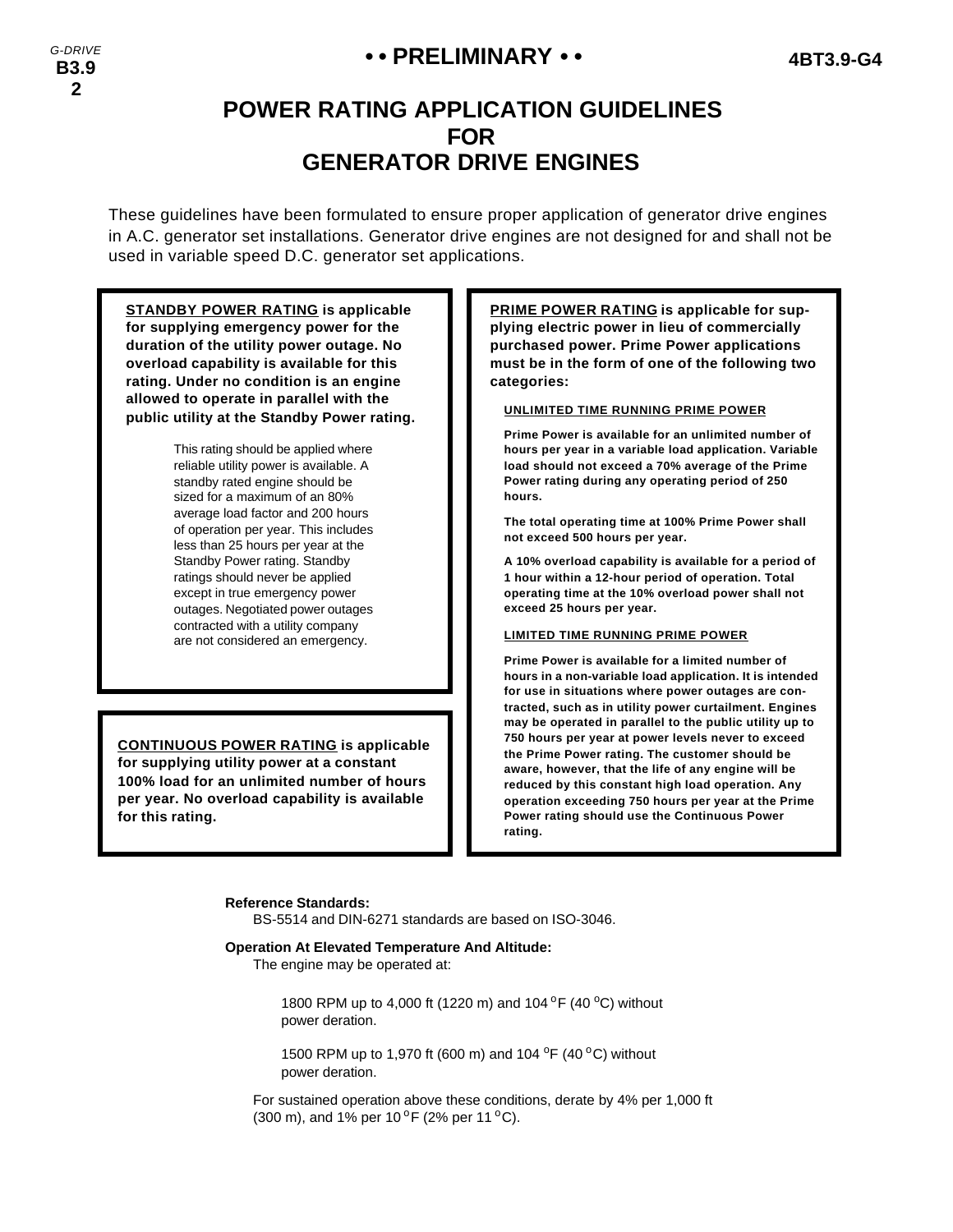*G-DRIVE* **B3.9 3**

| ENGINE MODEL: 4BT3.9-G4<br><b>CONFIGURATION NUMBER : D382012GX02</b>         |                              | <b>DATA SHEET: DS-91206</b><br>DATE :<br>PERFORMANCE CURVE: FR-91214 @1500 | 19Aug04<br>FR-91206 @1800 |
|------------------------------------------------------------------------------|------------------------------|----------------------------------------------------------------------------|---------------------------|
| <b>INSTALLATION DIAGRAM</b>                                                  | <b>CPL NUMBER</b>            |                                                                            |                           |
| • Fan to Flywheel<br>: 3170307                                               | · Engine Critical Parts List | : 2377                                                                     |                           |
| <b>GENERAL ENGINE DATA</b>                                                   |                              |                                                                            |                           |
|                                                                              |                              | 4-Cycle; In-line; 4-Cylinder Diesel                                        |                           |
|                                                                              |                              | Turbocharged                                                               |                           |
|                                                                              |                              | 4.02 x 4.72 (102 x 120)                                                    |                           |
|                                                                              |                              | 239 (3.92)                                                                 |                           |
|                                                                              |                              | 16.5:1                                                                     |                           |
| Dry Weight                                                                   |                              |                                                                            |                           |
|                                                                              |                              | 707                                                                        | (321)                     |
|                                                                              |                              | N/A                                                                        |                           |
| Wet Weight                                                                   |                              |                                                                            |                           |
|                                                                              |                              | 742                                                                        | (337)                     |
|                                                                              |                              | N/A                                                                        |                           |
|                                                                              |                              |                                                                            |                           |
| Moment of Inertia of Rotating Components                                     |                              |                                                                            |                           |
|                                                                              |                              | 33.1                                                                       | (1.39)                    |
|                                                                              |                              | 23.5                                                                       | (0.99)                    |
|                                                                              |                              | 14.7<br>6.4                                                                | (373)                     |
|                                                                              |                              | N.A.                                                                       | (163)                     |
|                                                                              |                              |                                                                            |                           |
| <b>ENGINE MOUNTING</b>                                                       |                              |                                                                            |                           |
|                                                                              |                              | 1000                                                                       | (1356)                    |
| <b>EXHAUST SYSTEM</b>                                                        |                              |                                                                            |                           |
|                                                                              |                              | 3                                                                          | (76)                      |
|                                                                              |                              |                                                                            |                           |
| <b>AIR INDUCTION SYSTEM</b>                                                  |                              |                                                                            |                           |
| Maximum Intake Air Restriction                                               |                              |                                                                            |                           |
|                                                                              |                              | 25                                                                         | (635)                     |
|                                                                              |                              | 10                                                                         | (254)                     |
|                                                                              |                              | 15                                                                         | (381)                     |
| <b>COOLING SYSTEM</b>                                                        |                              |                                                                            |                           |
|                                                                              |                              | 1.9                                                                        | (7.2)                     |
|                                                                              |                              | N/A                                                                        |                           |
|                                                                              |                              |                                                                            |                           |
| Maximum Coolant Friction Head External to Engine                             |                              | 5                                                                          | (35)                      |
|                                                                              |                              | 4                                                                          | (28)                      |
|                                                                              |                              | 46                                                                         | (14)                      |
|                                                                              |                              | 180 - 203                                                                  | $(82 - 95)$               |
|                                                                              |                              | 10                                                                         | (69)                      |
|                                                                              |                              | 220 / 212                                                                  | (104/100)                 |
| Minimum Raw Water Flow @ 90°F to HX —— Heat Exchanger — US gpm (litre / min) |                              | N/A                                                                        |                           |
|                                                                              |                              | <b>N/A</b>                                                                 |                           |
| <b>LUBRICATION SYSTEM</b>                                                    |                              |                                                                            |                           |
|                                                                              |                              | 30                                                                         | (207)                     |
|                                                                              |                              | 50                                                                         | (345)                     |
|                                                                              |                              | 250                                                                        | (121)                     |
|                                                                              |                              | $2.5 - 2.25$                                                               | $(9.5 - 8.5)$             |
|                                                                              |                              | 2.88                                                                       | (10.9)                    |
| Angularity of OP 9017 Oil Pan                                                |                              | 40°                                                                        |                           |
|                                                                              |                              | $40^{\circ}$                                                               |                           |
|                                                                              |                              | $40^{\circ}$                                                               |                           |

**Cummins Inc. Engine Data Sheet**

**• • PRELIMINARY • •**